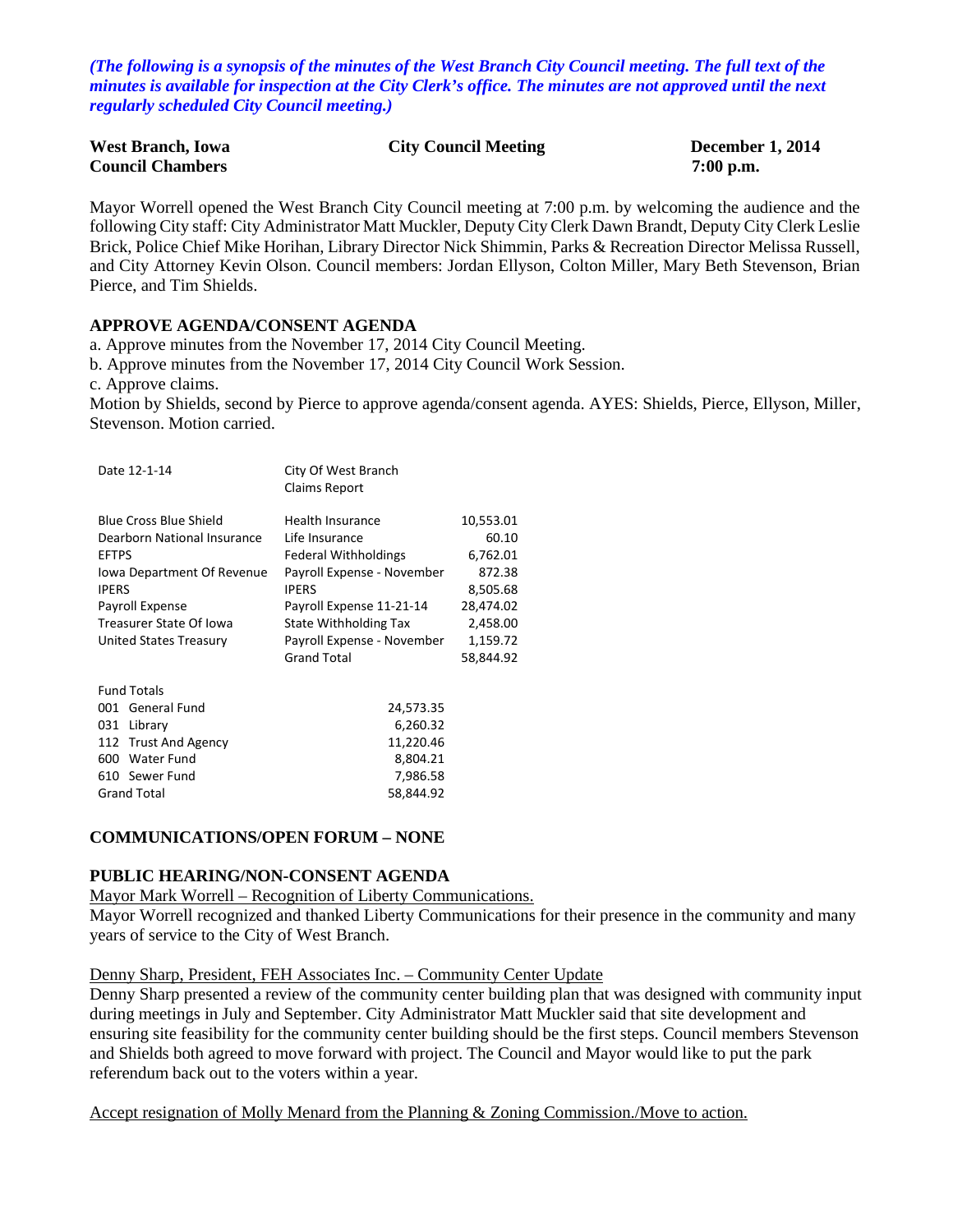Motion by Stevenson, second by Ellyson to approve resignation. AYES: Stevenson, Ellyson, Miller, Pierce, Shields. Motion carried.

Accept resignation of Helen Dauber from the Planning & Zoning Commission./Move to action. Motion by Miller, second by Pierce to approve resignation. AYES: Miller, Pierce, Shields, Ellyson, Stevenson. Motion carried.

Accept resignation of Matt Jackson as part-time officer for the West Branch Police Department./Move to action. Motion by Shields, second by Ellyson to approve resignation. AYES: Shields, Ellyson, Miller, Stevenson, Pierce. Motion carried.

Second Reading of Ordinance 728, amending Title "Compensation", Chapter 15 "Mayor."/Move to action. Miller suggested building in a standard percentage increase per year where elected officials would receive no higher percentage increase than city staff. Stevenson said that she agreed with this approach. Attorney Olson said he will bring some options for review to the next Council meeting.

Motion by Shields, second by Ellyson to approve second reading of Ordinance 728. AYES: Shields, Ellyson, Miller, Stevenson, Pierce. Motion carried.

Second Reading of Ordinance 729, amending Title "Compensation", Chapter 17 "Council."/Move to action. Motion by Stevenson, second by Shields to approve second reading of Ordinance 729. AYES: Stevenson, Shields, Ellyson, Miller, Pierce. Motion carried.

Resolution 1248, approving a stormwater best management practices reimbursement program./Move to action. Motion by Stevenson, second by Pierce to approve Resolution 1248. AYES: Stevenson, Pierce, Shields, Ellyson, NAYS: Miller. Motion carried.

Resolution 1249, approving a 36-month lease agreement with Koch Brothers on a Lanier MPC4503 copier for \$241.80 per month plus a monthly service charge based on number of copies./Move to action. Muckler explained that our current copier lease expires at the end of December. Staff received pricing quotes from three companies with Koch Brothers offering the best agreement. Motion by Stevenson, second by Pierce to approve Resolution 1249. AYES: Stevenson, Pierce, Shields, Ellyson, Miller. Motion carried.

Resolution 1250, directing the Mayor to send a zoning confirmation letter to VBJ LLC./Move to action. Dr. Tony Vanden Bush explained his interest in establishing a light manufacturing business that would involve mixing, bottling and packaging infused alcoholic beverages. He will be locating the business in the car wash building on the BP Amoco property at 401B Parkside Drive. City Engineer Dave Schechinger said that the business meets the current zoning requirements.

Motion by Shields, second by Pierce to approve Resolution 1250. AYES: Shields, Pierce, Ellyson, Miller, Stevenson. Motion carried.

Resolution 1251, endorsing the Pedersen Park Trail Project grant submittal and agreeing to maintain the completed project for its intended public use for twenty years./Move to action

Muckler said this project would connect the Herbert Hoover National Historic site trail with the new proposed park space in Pedersen Valley. Staff met the Transportation Alternative Program pre-application deadline and will submit the grant application by the December 15th due date.

Motion by Shields, second by Stevenson to approve Resolution 1251. AYES: Pierce, Miller, Stevenson, Shields, Ellyson. Motion carried.

# **CITY STAFF REPORTS**

City Administrator Matt Muckler – Proposed FY16 budget calendar.

Muckler presented a proposed FY16 budget timeline that follows the League of Cities model budget calendar. He suggested adding one additional budget work session on January 5th following the regular Council meeting.

City Administrator Matt Muckler – December 15, 2014 City Council work session.